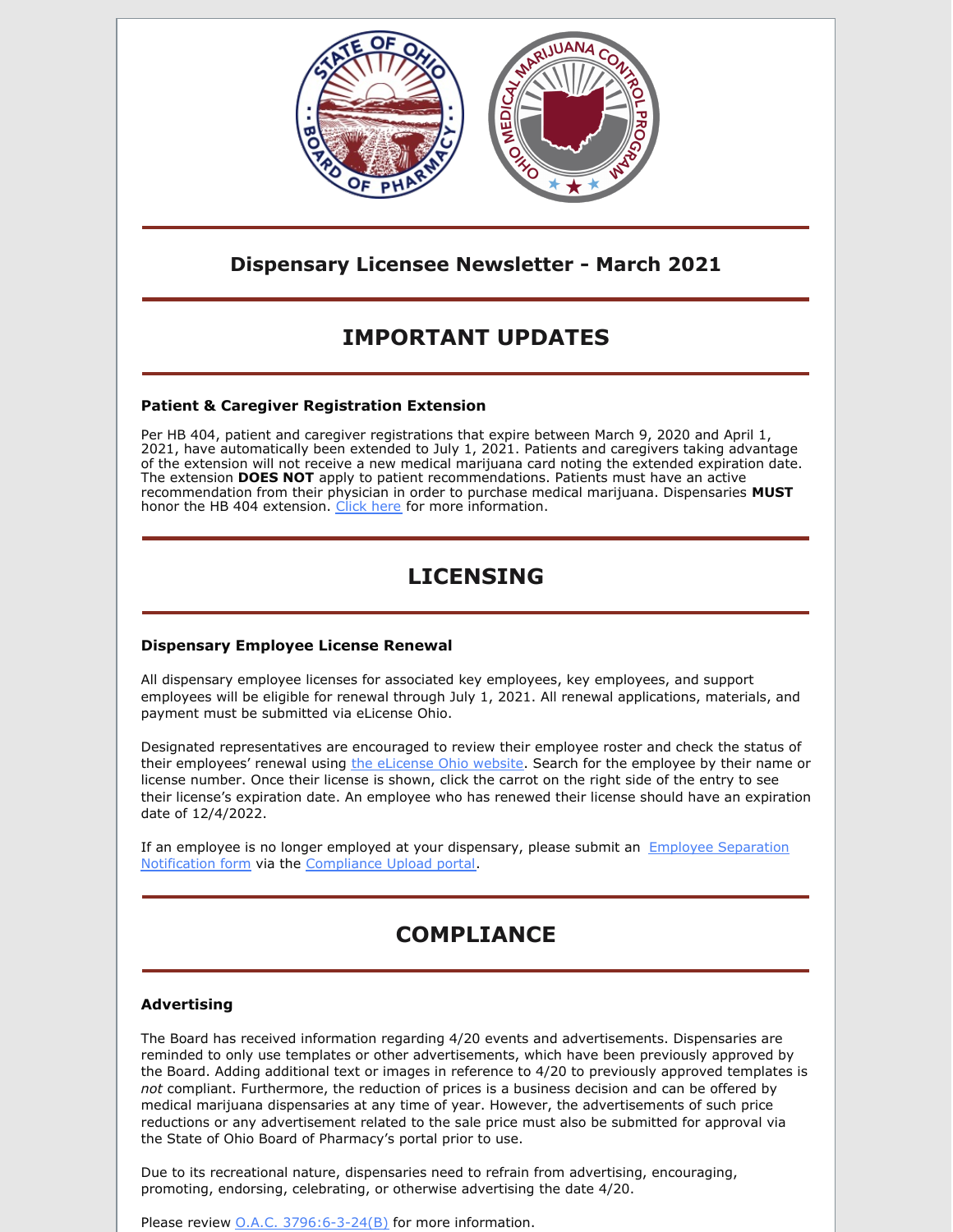#### **Terminal Designation**

If a patient has a terminal designation on his or her account, the patient may purchase increased amounts of medical marijuana. Please be sure to check patients' profiles to determine whether terminal status has been designated. The designation is located below the recommendation status and is not very noticeable. (See example below.)

> Recommendation Status: Active Expires: 08/19/2021 Written: 02/20/2021 Issued: 02/20/2021 Number of 90-day Refills: 1 Terminal: Yes

Terminal designation means that the days' supply amounts associated with each purchase are different. The system does not do anything automatically – the dispensary employees must make sure they're inputting the correct number of days' supply. For example: typically, you would enter 2.83g of Tier I plant material as a 2-day supply, but under a terminal designation it should be entered as a 1-day supply.

#### **Unexplained Losses**

Medical marijuana thefts or unexplained losses must be reported to the Board of Pharmacy in writing irrespective of whether the medical marijuana is recovered and/or the responsible parties are identified, and action taken against them. Written reports must be provided to the Board within 48 hours following the discovery of such theft or loss.

The written report must include:

- 1. The name, address, and license number of the dispensary;
- 2. The amount and type of medical marijuana lost or stolen;
- 3. The circumstances surrounding the loss or theft;
- 4. The date the loss or theft was discovered;
- 5. The person who discovered the loss or theft;
- 6. The person responsible for the loss or theft if known; and
- 7. Any other information that the reporter believes might be helpful in establishing the cause of the loss or theft.

## **DISPENSARY OPERATIONS**

#### **Advertising Reminders**

Pursuant to OAC [3796:6-3-24](http://codes.ohio.gov/oac/3796:6-3-24), images of marijuana leaves and plant material are not permitted in advertising materials, including dispensary menus. Please be sure the point-of-sale vendor does not upload images of flower product when generating product menus.

Not all advertising materials from processors and cultivators are compliant for use at a dispensary. It is recommended that dispensaries submit all materials to the advertising portal or contact the Board of Pharmacy to ensure the materials are compliant even if the cultivator or processor informs the dispensary that the materials were determined to be compliant by Ohio Department of Commerce. Processors and cultivators should not contact the Board of Pharmacy for approvals.

#### **Flavors for Oils or Solids for Vaporization**

Pursuant to section [3796.06](http://codes.ohio.gov/orc/3796.06.v1)(C) of the Ohio Revised Code and [3796:8-2-03](http://codes.ohio.gov/oac/3796:8-2-03v1) of the Ohio Administrative Code, any product commonly recognized as appealing to children is prohibited. Strain names are permitted in the name of the Item and Item Brand with the following exception: Product IDs for Oil for Vaporization are not permitted to have flavor. Thus, references in the name to fruit, fruit flavors, cake, cookie, or candy are prohibited because they are considered attractive toward children. Abbreviations are permitted in the name. You may also refer to the strain name in the ingredients or label. Here is an example of compliant language: "This product was extracted from X strain." The name of the strain is permitted on the label as long the font and font size are